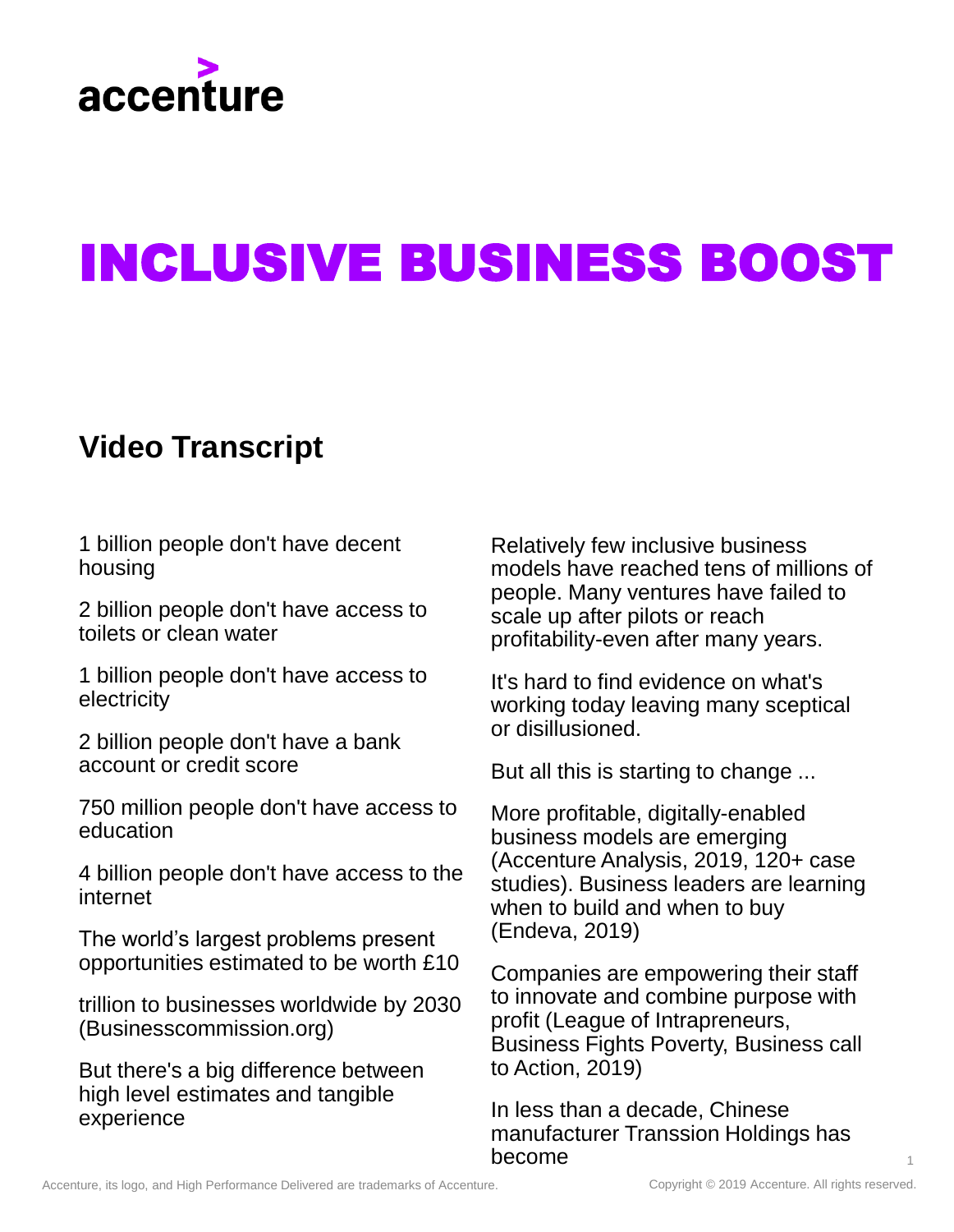

## INCLUSIVE BUSINESS BOOST

### **Video Transcript continued..**

the #1 phone seller in Africa (Financial Times, 2017).

It shipped 180 million devices last year, a 50% increase in sales (Gulf News, 2018)

In 2016, Reliance Industries launched the Jio mobile network –bringing cheap

data to millions. Within 6 months India became the largest consumer of data in the world (LiveMint, 2018)

In just 2 years they signed up 280 million new subscribers (Economic Times, 2018)

It is estimated Jio's launch will boost India's GDP by 6% (LiveMint, 2018)

In 2011, the French energy giant ENGIE created an impact investment fund (Engie company website)

ENGIE staff invest in the fund and it has now made 20 investments across 4 continents (Engie company website)

In 2018, ENGIE scouted and acquired a solar panel provider in Sub-Saharan Africa (Engie company website)

This gave ENGIE access to a million new customers and an immediate foothold in a growing market (Engie company website)

In 2010, the ride hailing and gig economy platform Go Jek launched in Indonesia. By 2018, it had one million drivers, 25 million customers and venture investment from Google and TenCent (Reuters, 2018)

As a result, Go Jek is set to become the first "decacorn" from a developing country valued at over \$10 billion (TechInAsia, 2018)

In 2016, education provider Pearson established their "Tomorrow's Markets" innovation incubator focusing on underserved communities (Pearson Company website)

 $\mathfrak{O}$